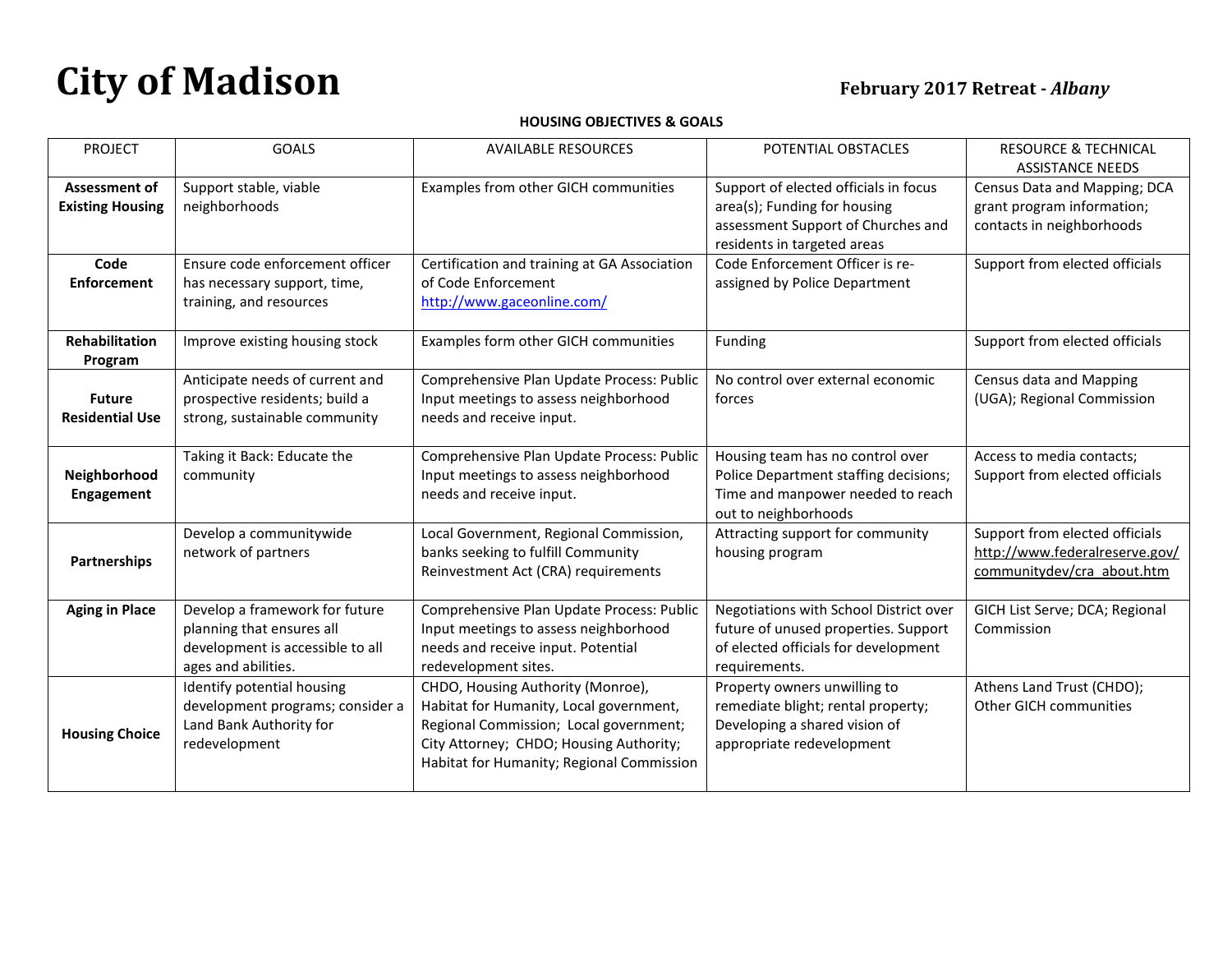## **HOUSING WORKPLAN**

| <b>PROJECT</b>                                     | <b>GOAL</b>                                      | <b>TIMELINE</b>                           | <b>ACTION STEPS</b>                                                                                                                                                                                                                                                                                                                                                                                                                                                                                                 | <b>TEAM MEMBER / RESPONSIBILTY</b>                                                                                                                                                     |
|----------------------------------------------------|--------------------------------------------------|-------------------------------------------|---------------------------------------------------------------------------------------------------------------------------------------------------------------------------------------------------------------------------------------------------------------------------------------------------------------------------------------------------------------------------------------------------------------------------------------------------------------------------------------------------------------------|----------------------------------------------------------------------------------------------------------------------------------------------------------------------------------------|
| (Name of<br>Objective)                             | (Short and Long-term goals)                      |                                           |                                                                                                                                                                                                                                                                                                                                                                                                                                                                                                                     |                                                                                                                                                                                        |
|                                                    | Stable, viable<br>✓<br>neighborhoods             | February<br>$2017 -$<br>September<br>2017 | 1.<br>Conduct Housing Assessment to identify houses in<br>need of repair or demolition<br>Conduct a survey of (amenity) needs in target areas.<br>2.<br>Identify heir-properties and contact owners; clear<br>titles.                                                                                                                                                                                                                                                                                               | GICH team; City and County government staff<br>https://gaappleseed.org/                                                                                                                |
| Assessment of<br><b>Existing</b><br><b>Housing</b> | Neighborhood<br>pride                            | February<br>$2017 -$<br>September<br>2017 | Use CHIP-funded program to assist property owners<br>1.<br>to remediate blight or sell for redevelopment<br>Maintain landlord registry<br>2.<br>Work with UGA to identify more localized Census<br>3.<br>data that shows pockets of poverty, etc.<br>4.<br>Map rental v. owner-occupied homes                                                                                                                                                                                                                       | GICH team; Local government staff                                                                                                                                                      |
| Code<br><b>Enforcement</b>                         | <b>Enforce Nuisance</b><br>Codes                 | February<br>$2017 -$<br>September<br>2017 | Use Housing Assessment to identify dilapidated<br>1.<br>properties; continue to map activity<br>Continue demolition program (top 10 targeted at<br>2.<br>rate of 3 per annum)<br>Calculate the effect of potential development on<br>3.<br>vacant lots<br>Update / enforce ordinances: Demolition; Slum &<br>4.<br><b>Blight Tax; Preservation; Property Maintenance</b>                                                                                                                                            | GICH team; Local government staff<br>http://www.gaceonline.com/<br>http://www.gmanet.com/Advice-Knowledge/Sample-<br>Documents/Model-Derelict-and-Blighted-Property-<br>Ordinance.aspx |
| Rehabilitation<br>Program                          | ✓<br>Maintain housing<br>stock                   | February<br>$2017 -$<br>September<br>2017 | Develop prioritized list of owner-occupied houses for<br>1.<br>rehabilitation in target area<br>Submit CDBG & CHIP applications for infrastructure &<br>2.<br>Housing rehabilitation when eligible<br>Develop partnerships to fund activities ineligible for<br>3.<br>CHIP and CDBG<br>Develop "Echo" program, to fund rehab and<br>4.<br>beautification of properties that are not grant-<br>eligible (e.g., renter occupied) in target area<br>Provide classes on landscaping; home maintenance<br>in target area | GICH team; Local government staff<br>http://www.dca.state.ga.us/housing/housingdevelopmen<br>t/programs/homeinvestment.asp<br>http://www.dca.state.ga.us/communities/cdbg/             |
| <b>Future</b><br><b>Residential</b><br><b>Use</b>  | ✓<br>Build a strong,<br>sustainable<br>community | February<br>$2017 -$<br>September<br>2017 | Continue to collect data from survey of realtors to<br>1.<br>identify amenities sought by prospective residents<br>Solicit input from current residents during<br>2.<br>Comprehensive Plan update process<br>Incorporate GICH Work Plan goals into<br>3.<br>Comprehensive Plan                                                                                                                                                                                                                                      | GICH team; Local government staff<br>http://www.unitedgrowth.org/pdfs/reports/BGN 28-<br>45.pdf                                                                                        |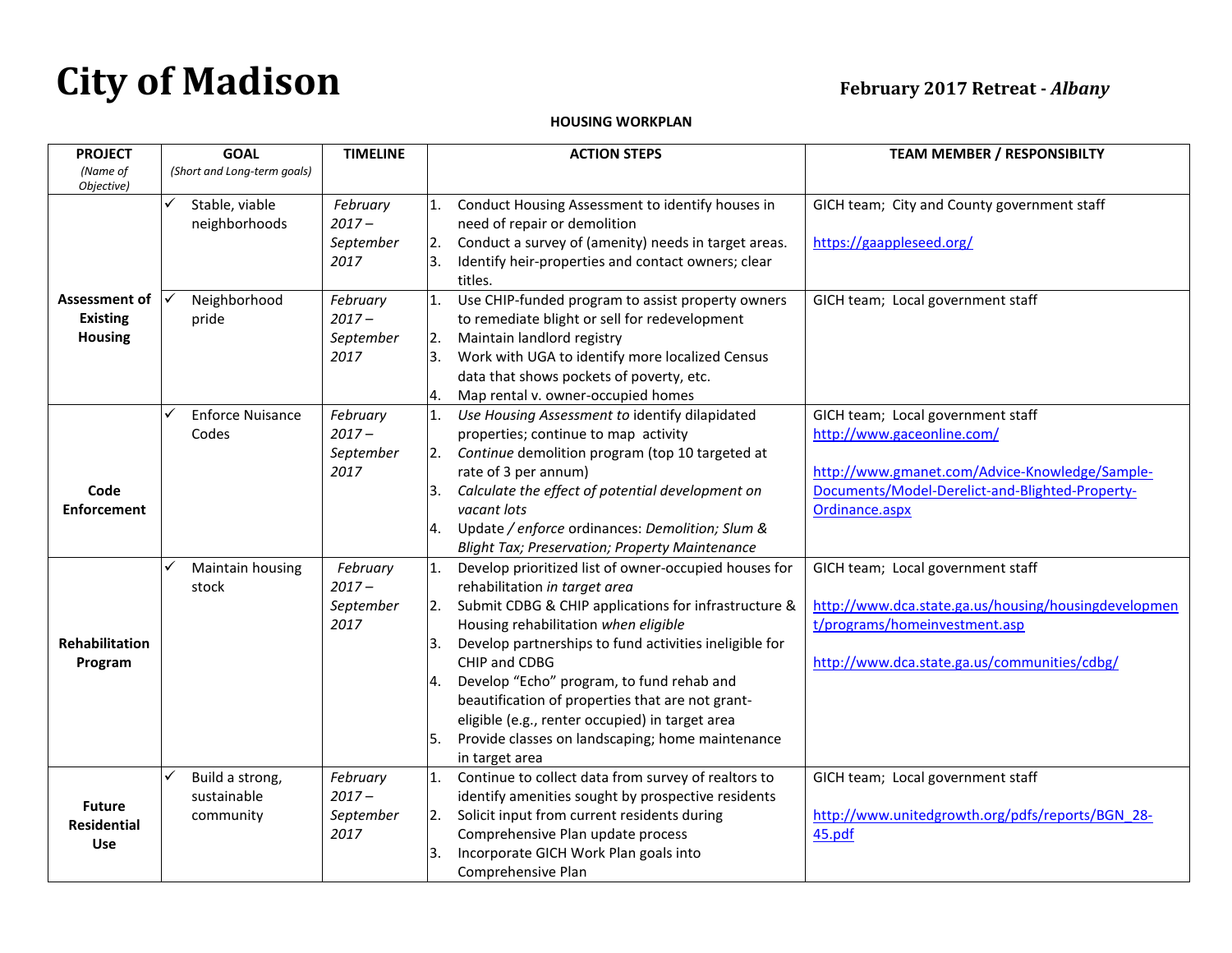|                       |   | Maintain                   | February  | 1.  | Identify infrastructure improvements to reduce          | GICH team; Local government staff                         |
|-----------------------|---|----------------------------|-----------|-----|---------------------------------------------------------|-----------------------------------------------------------|
|                       |   | Infrastructure             | $2017 -$  |     | crime.                                                  |                                                           |
|                       |   |                            | September | 2.  | Continue to organize neighborhood clean-up days in      | http://cebcp.org/evidence-based-policing/what-works-in-   |
|                       |   |                            | 2017      |     | target area(s)                                          | policing/research-evidence-review/broken-windows-         |
|                       |   |                            |           | 3.  | Adopt bylaws for Housing Opportunity Commission,        | policing/                                                 |
|                       |   |                            |           |     | which will carry on work of GICH team.                  |                                                           |
| Neighborhood          |   | Educate the                | February  | 1.  | Support development of neighborhood associations        | https://www.talgov.com/parks/parks-neighborhood-          |
| Engagement            |   | community                  | $2017 -$  |     | and neighborhood watch.                                 | h <sub>2</sub> guide <sub>1.aspx</sub>                    |
|                       |   |                            | September | 12. | Recruit block captains and distribute awareness         | Credit Counseling - http://www.greenpath.com/             |
|                       |   |                            | 2017      |     | flyers.                                                 | Financial Literacy -http://www.georgiaconsortium.org/     |
|                       |   |                            |           | 3.  | Host periodic Housing Planning events                   | Develop a Will-https://georgia.gov/popular-               |
|                       |   |                            |           | 4.  | Provide workshops on Developing a Will                  | topic/creating-last-will-and-testament                    |
|                       |   |                            |           | 5.  | Provide workshops on Quit Claim and Clearing Titles     | Quit Claim<br>http://www.quitclaimdeed.com/county-        |
|                       |   |                            |           |     | Provide classes on Financial Literacy for young people  | information.htm?areaid=242897                             |
|                       |   |                            |           |     | (students) and families                                 |                                                           |
|                       |   |                            |           |     |                                                         |                                                           |
|                       | ✓ | Maintain network           | February  | 1.  | Publicize mission and logo of GICH housing team         | GICH team; Local government staff                         |
|                       |   | of partners:               | $2017 -$  |     | Support DDA efforts to clear dilapidated houses and     |                                                           |
|                       |   | Residents,                 | September |     | clear land titles                                       |                                                           |
|                       |   | Authorities,               | 2017      | 3.  | Identify opportunities to add value to target           |                                                           |
|                       |   | Committees                 |           |     | neighborhoods, e.g., Tot Lots and Pocket Parks.         |                                                           |
|                       |   |                            | February  | 1.  | Investigate partnerships with Banks for workshops       | GICH team; Local government staff                         |
| Partnerships          | ✓ | Maintain the               | $2017 -$  |     | on credit repair, budgeting and homeownership.          | http://www.federalreserve.gov/communitydev/cra abou       |
|                       |   | network of                 | September | 2.  | Identify projects and developers for CHDO               | t.htm                                                     |
|                       |   | partners: Banks,           | 2017      | Β.  | Recruit builders to help with rehabilitation projects   |                                                           |
|                       |   | <b>Builders, Utilities</b> |           |     | not covered by federal grants (emergency repairs,       | http://www.dca.state.ga.us/housing/housingdevelopmen      |
|                       |   |                            |           |     | income limits, donations to cover homeowner share)      | t/programs/CHDOdesignation.asp                            |
|                       |   |                            |           | 4.  | Identify incentive programs to benefit all residents,   |                                                           |
|                       |   |                            |           |     | e.g., GA Power rebates and home efficiency credit       | http://residential.georgiapower.com/rebates/              |
|                       |   |                            |           | 5.  |                                                         |                                                           |
|                       |   | Maintain a                 | February  | 1.  | Evaluate potential sites for lifelong housing and       | GICH team; Local government staff                         |
|                       |   | framework for              | $2017 -$  |     | community centers.                                      |                                                           |
|                       |   | future planning            | September | I2. | Work with School District to identify unused schools    | http://www.lincolninst.edu/publications/articles/transfer |
| <b>Aging in Place</b> |   | that ensures all           | 2017      |     | that can be repurposed as community centers in          | -development-rights-balanced-development                  |
|                       |   | development is             |           |     | target areas.                                           |                                                           |
|                       |   | accessible to all          |           | Β.  | Use innovative methods, e.g., land swaps / TDRs, to     | http://www.atlantaregional.com/aging-                     |
|                       |   | ages and abilities.        |           |     | procure land for development of senior housing.         | resources/lifelong-communities                            |
|                       |   |                            |           |     | Create a brand; develop guiding principles for lifelong |                                                           |
|                       |   |                            |           |     | housing                                                 |                                                           |